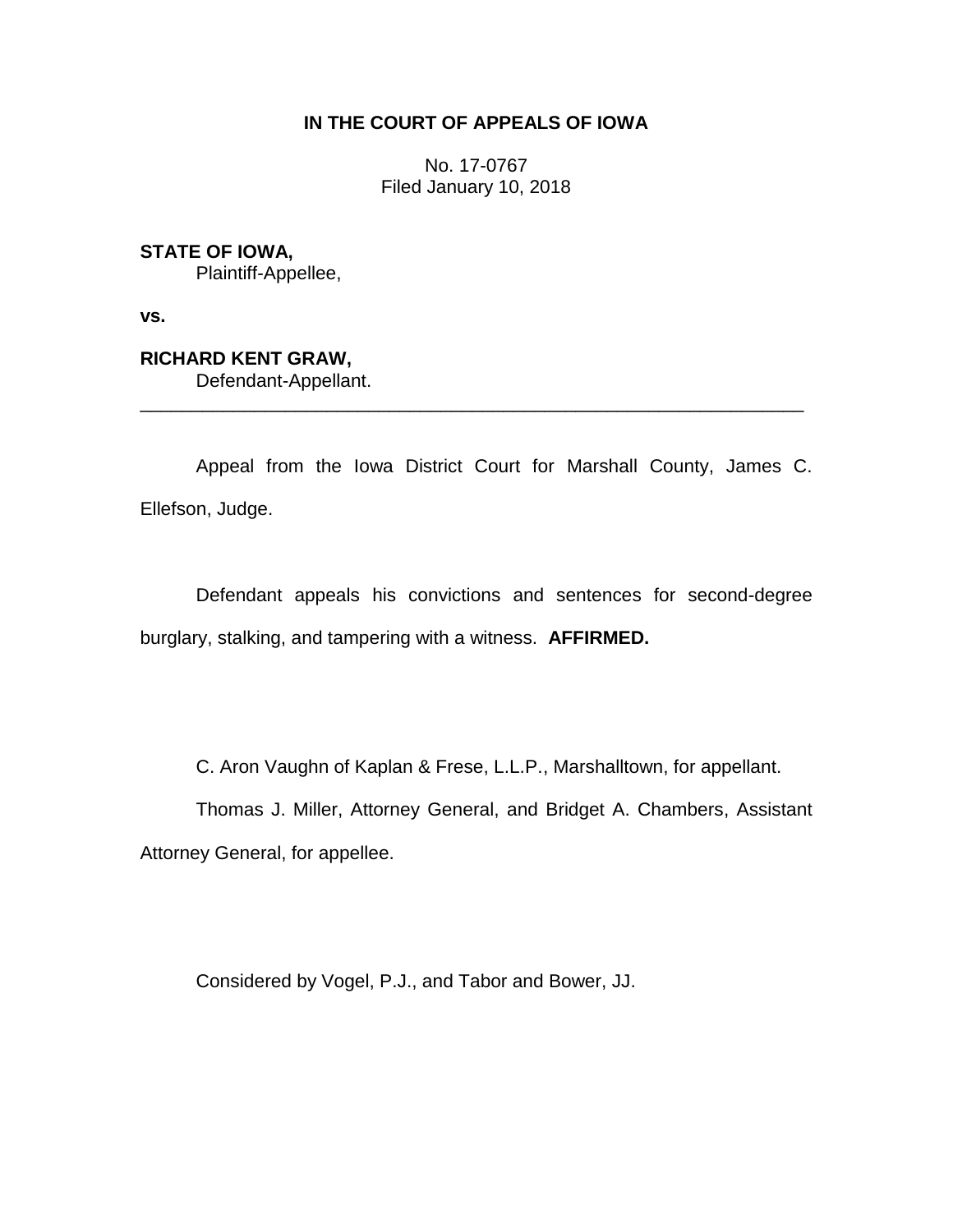## **BOWER, Judge.**

Richard Graw appeals his convictions and sentences for second-degree burglary, stalking while subject to a protective order, and tampering with a witness. We find the district court did not abuse its discretion by determining Graw should serve consecutive prison sentences. We affirm Graw's convictions and sentences.

# **I. Background Facts & Proceedings**

According to the minutes of testimony, Graw's former girlfriend, Tara, obtained a no-contact order against him. Graw continued to contact Tara and threatened her. One night, while Tara was staying with her sister, Rita, Graw broke into Rita's home and yelled at Tara. Graw pushed Tara's mother, Jolene, out of the way, injuring her, as he ran out of the home. Graw was charged with first-degree burglary, being a prohibited person in possession of ammunition, stalking while subject to a protective order, and assault causing bodily injury.

After Graw was released from jail, he sent a text message to Tara stating, "U are going to get what you have coming . . . ." Tara perceived the message as a threat. Graw was additionally charged with tampering with a witness.

Graw entered into a plea agreement in which he agreed to plead guilty to burglary in the second degree, in violation of Iowa Code section 713.5 (2016), a class "C" felony; stalking while subject to a protective order, in violation of section 708.11(3)(b)(1), a class "D" felony; and tampering with a witness, in violation of section 720.4, an aggravated misdemeanor. In exchange, the State agreed to dismiss the other charges against him. The district court accepted Graw's guilty plea.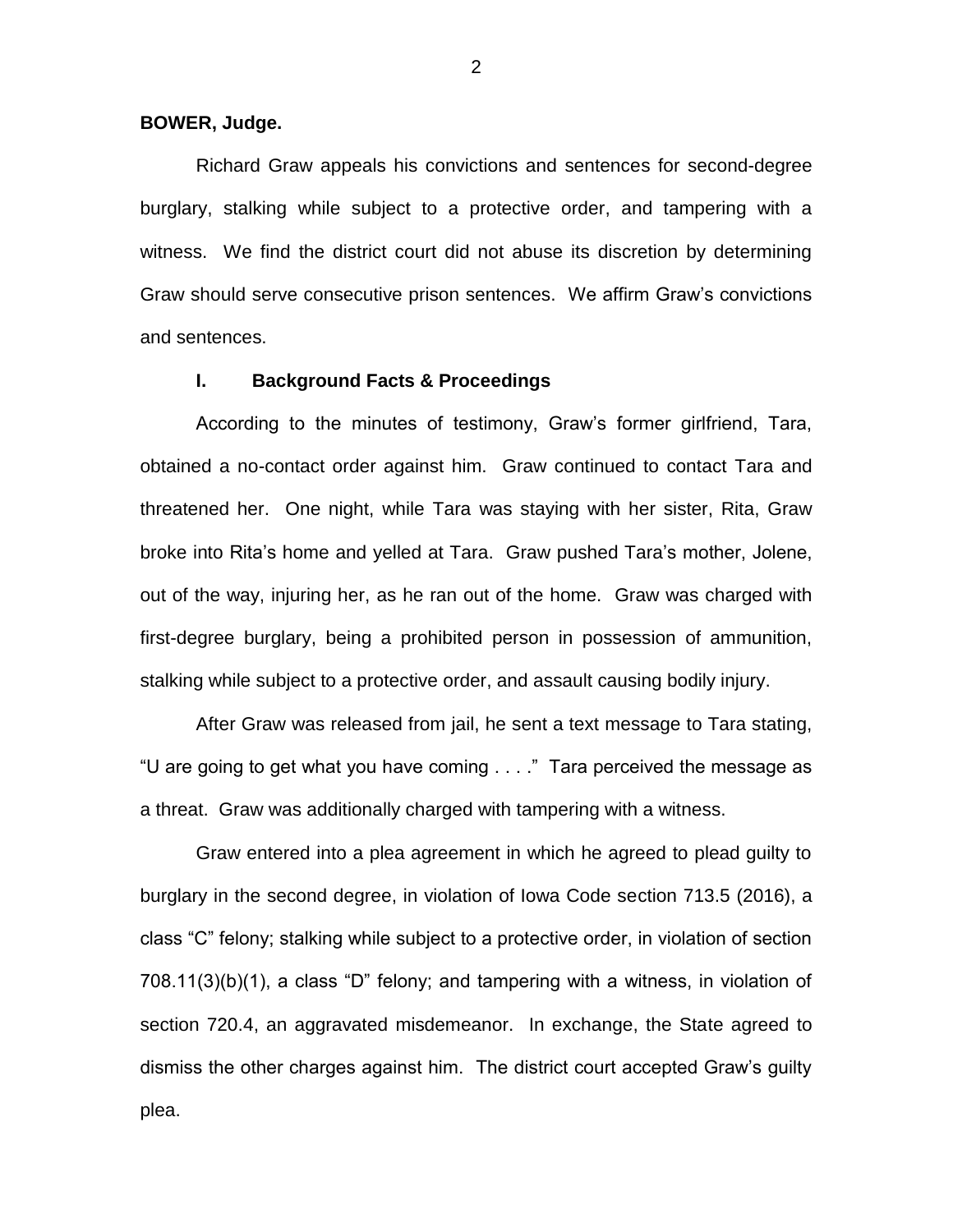At the sentencing hearing, the State recommended Graw be sentenced to prison terms of ten years, five years, and two years, to be served consecutively, noting the case involved three separate crimes. Graw asked to receive suspended sentences and to be placed on probation. The presentence investigation report recommended Graw be sent to prison. Graw's criminal history showed he had three previous convictions for operating while intoxicated, a conviction for third-degree burglary, and a conviction for possession of a controlled substance. He had been placed on probation for these offenses. Graw was forty-six years old, was unemployed, and has a history of substance abuse.

The district court considered all of these factors. The court specifically noted Graw's lack of remorse and his failure to obey court orders. The court sentenced Graw to a term of imprisonment not to exceed ten years on the charge of second-degree burglary, five years on the charge of stalking, and two years on the charge of tampering with a witness, to be served consecutively. The court stated Graw was "an individual who simply will not accept responsibility and will not—will not make any effort—any noticeable effort, and detectable effort to change his conduct." The court found the case involved different violations and different victims. Graw appeals his convictions and sentence.

#### **II. Standard of Review**

If a sentence is within the statutory limits, we review a district court's sentencing decision for an abuse of discretion. *State v. Seats,* 865 N.W.2d 545, 552 (Iowa 2015). "Thus, our task on appeal is not to second-guess the decision made by the district court, but to determine if it was unreasonable or based on

3